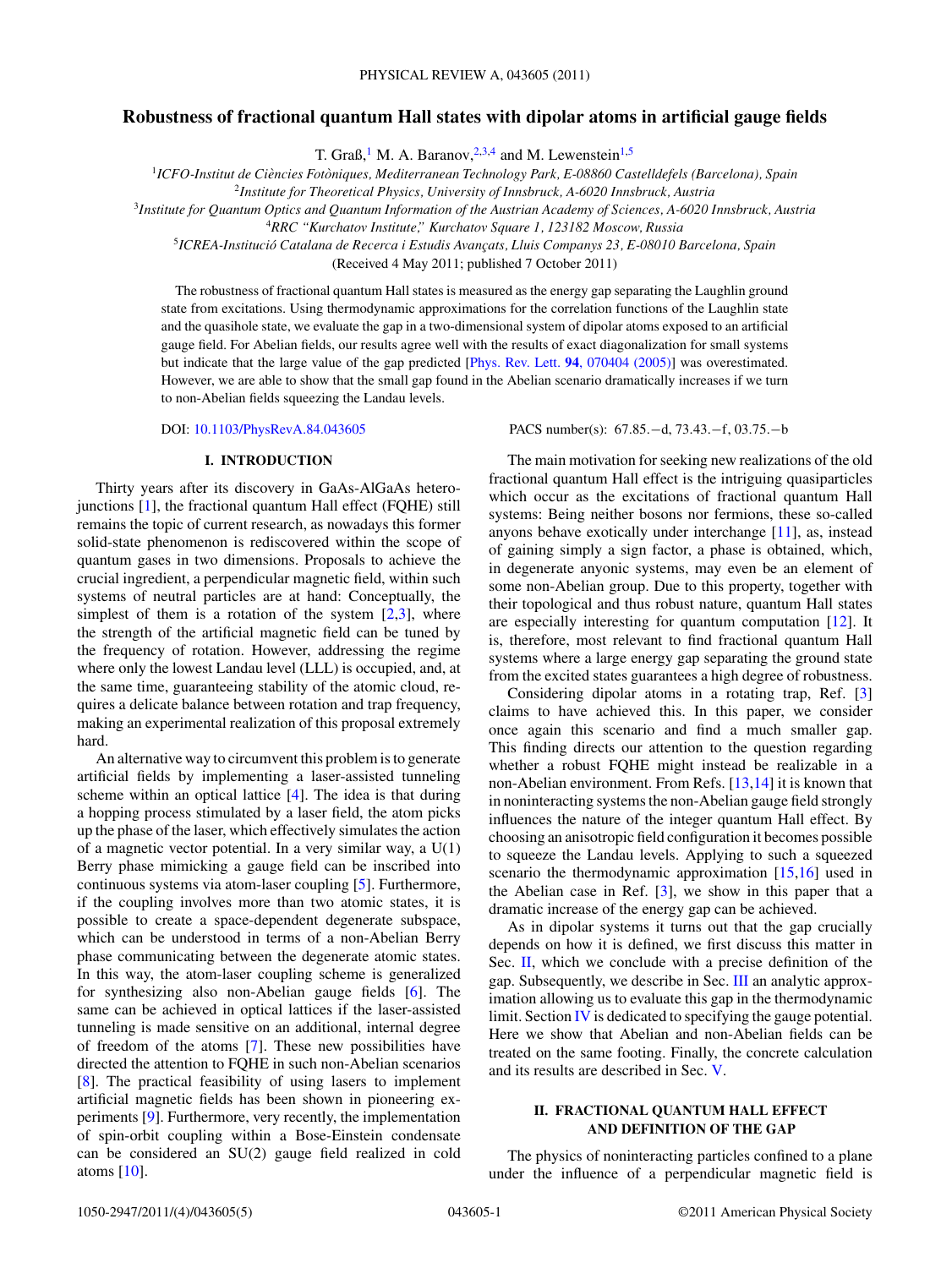<span id="page-1-0"></span>understood in terms of the quantized Landau levels. While this scenario may give rise to an integer quantum Hall effect, the FQHE requires repulsive interactions between the particles as its crucial ingredient. In the context of FQHE as a solid-state phenomenon, almost exclusively Coulomb interactions have been considered. For neutral fermions, however, it is most likely to have dipolar interactions. We, therefore, study the following Hamiltonian  $(h = 1)$ :

$$
\hat{H} = \sum_{j=1}^{N} \frac{1}{2m} [\boldsymbol{p}_j - A(\boldsymbol{r}_j)]^2 + \sum_{j < k}^{N} V_{dd}(\boldsymbol{r}_j, \boldsymbol{r}_k). \tag{1}
$$

Here *m* is the mass of the particles and  $V_{dd}(\mathbf{r}_i, \mathbf{r}_k) = d^2/|\mathbf{r}_i - \mathbf{r}_k|$  $r_k$ <sup>3</sup> the dipolar interaction between the particles with polarized dipole moments *d*. The gauge potential *A* is supposed to describe a constant gauge field perpendicular to the twodimensional system and will be specified in Sec. [IV.](#page-2-0)

It is known that, for practically any repulsive interaction, a very good trial wave function for the ground state is the so-called Laughlin function [\[17\]](#page-4-0), which can be found by filling the lowest Landau level up to a filling factor *ν* [\[18\]](#page-4-0):

$$
\Psi_{\mathcal{L}}(\{z_j\}) = \mathcal{N} \prod_{k < l}^{N} (z_k - z_l)^{1/\nu} \exp\bigg(-\sum_{i}^{N} |z_i|^2 / 4l_0^2\bigg), \quad (2)
$$

where  $z_i \equiv x_i + iy_i$  are the positions of the particles, N is a normalization factor, and  $l_0 \equiv \sqrt{1/B_0}$  is the magnetic length corresponding to a magnetic field of strength  $B_0$ . If  $1/\nu$  is odd, the function is fully antisymmetric and thus describes fermionic systems, while for even 1*/ν* it represents a bosonic wave function.

The Laughlin ground state can be considered a homogeneous liquid state. It is excited by piercing a hole into it. Choosing for simplicity the quasihole to be at the origin, the excited state is described by

$$
\Psi_{\rm qh}(\{z_j\}) = \mathcal{N}' \prod_{j=1}^{N} z_j \Psi_{\rm L},\tag{3}
$$

with  $\mathcal{N}'$  a normalization factor.

Note that, although having the same number of particles *N* as the Laughlin wave function (2), this wave function extends over a larger region  $S_{\text{qh}}^N$  than that for the Laughlin state,  $S_L^N$ . To see this we note that, assuming the thermodynamic limit  $N \gg$ 1, the density of the Laughlin state is uniform and equal to  $n_L = v/(2\pi l_0^2)$ . The occupied region is therefore  $S_L^N = N/n_L$ . On the other hand, the density in the quasihole state  $(3)$  is  $n_{\text{qh}}(z) = n_L[1 - \exp(-|z|^2/2)]$ ; see Ref. [\[16\]](#page-4-0). As a result, the difference in the number of particle for the states (2) and (3) in a finite area around the origin with the size much larger than *l*<sup>0</sup> is simply *ν*. These particles are pushed to the edge of the system such that the size of the quasihole state is

$$
S_{\rm qh}^N = (N + \nu)/n_{\rm L}.\tag{4}
$$

This consideration is relevant for the definition of the gap in a dipolar systems. An energy gap, vaguely defined as the energy difference separating the Laughlin state from the quasihole state, guarantees the robustness of the FQHE. But as one may think of different ways of creating a quasihole, it is important to be precise in the definition. We have to distinguish among three different ways to create quasiholes [\[16,19\]](#page-4-0): (i) by reducing the particle number, (ii) by increasing the area of the system at constant particle number, or (iii) by changing the magnetic field at constant particle number and constant area.

For electronic systems, in addition to the Coulomb repulsion between the electrons, a positively charged background (originated from ions) is present as a consequence of the electroneutrality of the system. The corresponding background potential stabilizes the Coulomb system, but it also adds to the energy of the quasihole, compensating the losses in the energy of the direct electron-electron Coulomb interaction due to lowering the number of electrons or their density. As a result, for any choice of the definition a positive energy gap is obtained [\[16,19\]](#page-4-0).

Contrary to the electron case, dipolar systems have no such background potential, and the definition of the gap is crucial. As we will explicitly see in Sec. [V,](#page-3-0) energy "gaps" defined according to (i) or (ii) have a negative sign. This would mean that the system is unstable against the creation of quasiholes. In fact, this, at first view, counterintuitive result is not astonishing: Since (i) and (ii) results in diluting the system and, therefore, in lowering the potential energy, it is obvious that in these cases we should find an energy gain. Therefore, the only meaningful definition for the energy gap in a dipolar system is according to (iii), where we compare the energy of a quasihole with the ground-state energy of the system with the same number of particles occupying the same area, similarly to the definition of the quasihole excitation energy in a normal Fermi system.

### **III. THERMODYNAMIC APPROXIMATION**

In order to evaluate the gap, we follow an approach developed in Refs. [\[15,16\]](#page-4-0). Based on the plasma analogy [\[18\]](#page-4-0), relating the physics of the Laughlin state to the one of a classical one-component plasma, analytic expressions for the correlation functions  $g_0(z_1, z_2)$  and  $g_{gh}(z_1, z_2)$  of the Laughlin state and the quasihole state can be derived:

$$
g_0(z_1, z_2) = \frac{\nu^2}{(2\pi)^2} \left( 1 - e^{-\frac{|z_1 - z_2|^2}{2}} - 2 \sum_j^{\text{odd}} \frac{C_j}{4^j j!} \times |z_1 - z_2|^{2j} e^{-\frac{|z_1 - z_2|^2}{4}} \right),
$$
(5)

$$
g_{\text{qh}}(z_1, z_2) = \frac{\nu^2}{(2\pi)^2} \left[ \prod_{j=1}^2 \left( 1 - e^{-\frac{|z_j|^2}{2}} \right) - e^{-\frac{|z_1|^2 + |z_2|^2}{2}} \times \left( \left| e^{\frac{z_1 \bar{z}_2}{2}} - 1 \right|^2 + 2 \sum_j^{\text{odd}} \frac{C_j}{4^j j!} \sum_{k=0}^\infty \frac{|F_{j,k}(z_1, z_2)|^2}{4^k k!} \right) \right], \tag{6}
$$

$$
F_{j,k}(z_1, z_2) = \frac{z_1 z_2}{2} \sum_{r=0}^{j} \sum_{s=0}^{k} {j \choose r} {k \choose s}
$$

$$
\times \frac{(-1)^r z_1^{r+s} z_2^{j+k-(r+s)}}{\sqrt{(r+s+1)(j+k+1-(r+s))}}.
$$
(7)

In these expressions for thermodynamically large systems edge effects are not considered. The quasihole state thus differs from the Laughlin state by the reduced particle density in the center,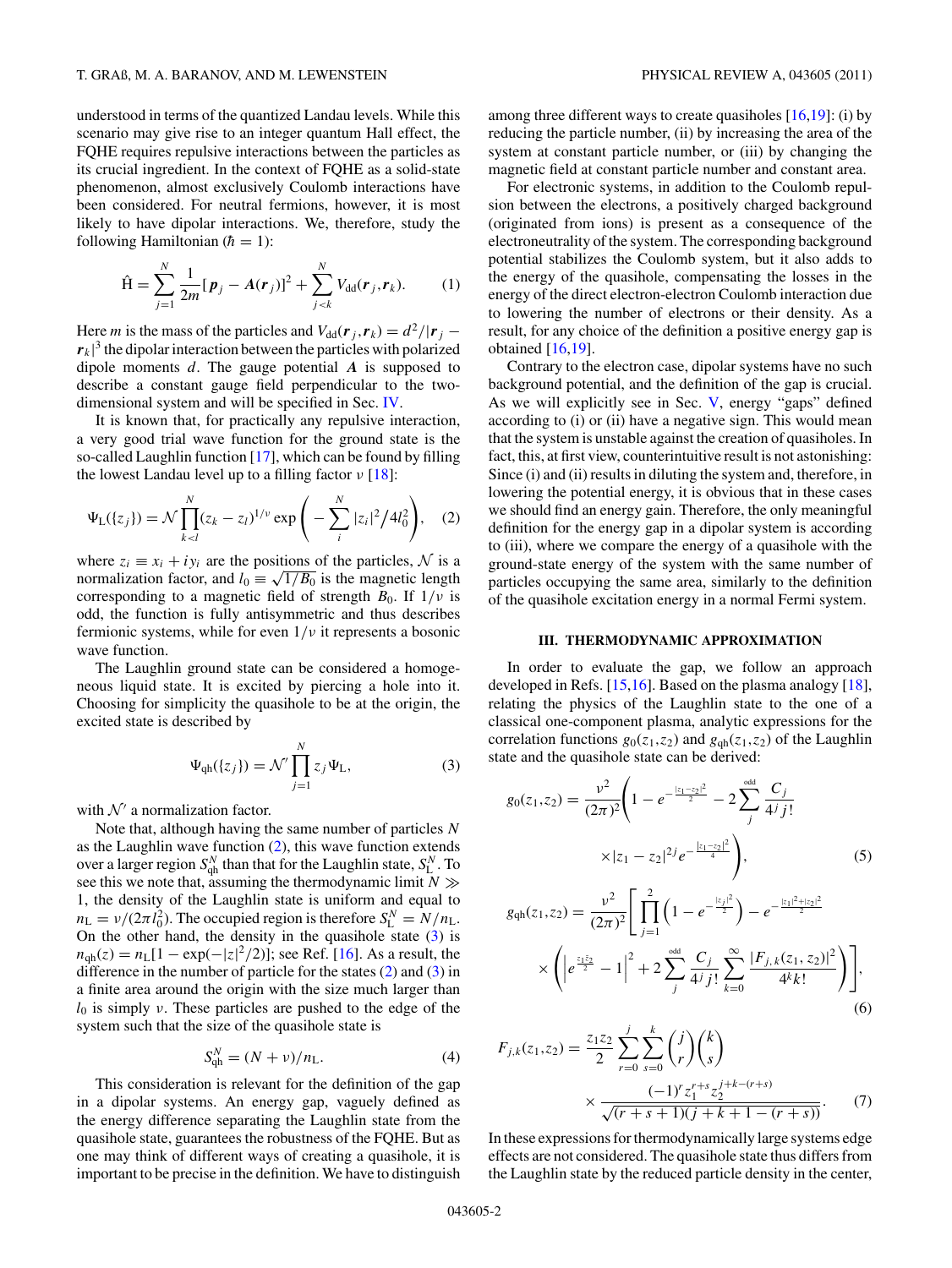<span id="page-2-0"></span>which according to the classification of the previous section yields a quasihole of type (i).

Given the expressions Eqs.  $(5)-(7)$  $(5)-(7)$  $(5)-(7)$ , we may evaluate the energy difference  $\Delta$  between the Laughlin and the quasihole state by solving the following integral:

$$
\Delta = \frac{1}{2} \int d^2 z_1 \int d^2 z_2 \ V_{dd}(z_1, z_2) [g_{qh}(z_1, z_2) - g_0(z_1, z_2)]. \tag{8}
$$

Fortunately, we are able to derive a relation between the quantity from Eq. (8) and the gap related to a quasihole state according to (iii). First, we notice that  $\Delta = E_{\text{qh}}^{(N-\nu)} - E_0^{(N)}$ , where these are the energies of  $N - v$  particles in a quasihole state and *N* particles in the Laughlin state. We now may write  $E_0 = N\epsilon_0$ , where  $\epsilon_0$  is the energy of one particle in the Laughlin state. This quantity can readily be evaluated by substituting  $z_-\equiv z_1 - z_2$  in  $V_{dd}(z_1, z_2) = V(z_-)$  and  $z_-\equiv z_1 - z_2$  $z_1 - z_2$  in  $g_0(z_1, z_2) = g_0(z_1)$  and integrating:

$$
\epsilon_0 = \frac{(2\pi)^2}{2\nu} \int_{-\infty}^{\infty} dz_{-} g_0(z_{-}) V_{dd}(z_{-}).
$$
 (9)

Demanding a constant particle number, we may redefine the gap as

$$
\Delta_N \equiv E_{\rm qh}^{(N-\nu)} - E_0^{(N-\nu)} = \Delta + \nu \epsilon_0.
$$
 (10)

This definition describes a quasihole created according to (ii). However, as argued in the previous section, apart from a fixed particle number, we should also demand a fixed area. For both states to occupy the same area, we thus have to modify the magnetic length  $l'_0$  of the excited state according to [see Eq.  $(4)$ ]:

$$
\frac{l_0'^2}{l_0^2} = \frac{N}{N + \nu}.\tag{11}
$$

We now have to note that the energies in the dipolar system scale with  $l_0^{-3}$ . Since we wish to compare states at different magnetic fields, we define the gap at constant particle number and constant volume as:

$$
\frac{\Delta_V}{l_0^3} = \frac{E_{\text{qh}}^{(N)}}{l_0'^3} - \frac{E_0^{(N)}}{l_0^3}.\tag{12}
$$

By noticing that

$$
E_{\mathbf{qh}}^{(N)} = (\Delta + N\epsilon_0) \frac{N}{N - \nu},\tag{13}
$$

and approximating  $N/(N - \nu) \approx (N + \nu)/N$  for large N, we find with Eq.  $(11)$ :

$$
\Delta_V = \Delta + \frac{5}{2} \nu \epsilon_0. \tag{14}
$$

Before we calculate this quantity, we discuss different gauge potentials that might be realized.

#### **IV. DIFFERENT GAUGE POTENTIALS**

For the discussion of FQHE, it is feasible to choose a symmetric gauge for the gauge field. A perpendicular, magnetic field of strength  $B_0$  is then described by the magnetic vector potential  $A_{\text{mag}}(r_j) = \frac{B_0}{2}(-y, x)$ . In the context of

artificial fields, it is possible to generalize this potential to be an element of SU(2). We choose it to have the form:

$$
A(r_j) = \frac{B_0}{2}(-y,x) + (\alpha \sigma_y, \beta \sigma_x), \qquad (15)
$$

where  $\alpha$  and  $\beta$  are additional, controllable parameters and  $\sigma_{x,y}$ are Pauli matrices. Proposals to realize such gauge potentials have been made both for lattice systems [\[7\]](#page-4-0) and for trapped gases coupled to laser fields  $[6]$ . Equation  $(15)$  contains the limit of a magnetic field, as can be seen by choosing  $\alpha =$  $β = 0$ . For finite *α* and *β*, the potential (15) yields a constant non-Abelian gauge field perpendicular to the system.

To describe such a situation, we follow Ref. [\[13\]](#page-4-0) and first consider the system without an Abelian flux,  $B_0 = 0$ . Diagonalizing the free part of the Hamiltonian, i.e.,  $(p - A)^2$ , one finds that the band structure of the free non-Abelian system contains Dirac cones, around which the sound velocity in the *x* direction,  $c_x$ , is proportional to  $\alpha$ , while the sound velocity in the *y* direction,  $c_y$ , is proportional to  $\beta$ . Thus, the effective Hamiltonian for the low-energy physics has the form  $H_D = c_x \sigma_y p_x + c_y \sigma_x p_y$ . Adding now the Abelian flux by replacing  $p \to p + \frac{B_0}{2}(-y, x)$ , we can bring this Dirac Hamiltonian to the form

$$
H_{\rm D} = \begin{pmatrix} 0 & g_{-}a + g_{+}a^{\dagger} \\ g_{-}a^{\dagger} + g_{+}a & 0 \end{pmatrix}, \tag{16}
$$

with  $g_{\pm} = \sqrt{B_0/2} (c_y \pm c_x)$  and  $a = \frac{1}{2} [\sqrt{B_0/2} (x - iy) + i$  $\sqrt{2/B_0}(p_x - ip_y)$ . This Hamiltonian consists of an anti-Jaynes-Cummings term proportional to  $g_{+}$  and a Jaynes-Cummings term proportional to *g*−. The latter is zero in the isotropic limit  $\alpha = \beta$ , and then the spectrum consists of the usual relativistic Landau levels. As has been shown in Ref. [\[8\]](#page-4-0), degeneracies between different Landau levels occur for  $\alpha^2 \geq 3B_0$ , giving rise to the possibility of a FQHE with non-Abelian anyons.

When  $\alpha \neq \beta$ , the situation is best described by introducing a squeezing parameter as done in Ref. [\[13\]](#page-4-0),

$$
\xi = -\tanh^{-1}\left(\frac{c_y - c_x}{c_y + c_x}\right). \tag{17}
$$

The eigenstates are then obtained by a Bogoliubov squeezing transformation  $S(\xi) = \exp[\frac{\xi}{2}(a^2 - a^{\dagger}^2)]$ . For the lowest Landau level, corresponding to  $E = 0$ , the wave function  $\Phi_{0,m}(z) = S(\xi)^{\dagger} [z^m \exp(-|z|^2/4l_0^2)]$  is found to be the eigenstate of the single-particle Hamiltonian of Eq. (16), and all particles have to be in the internal state  $(0,1)^T$ . Thus, if we restrict ourselves to the lowest Landau level, the twocomponent system becomes, effectively, a single-component system, and the only modification with respect to the Abelian case reduces to the action of the squeezing transformation  $S(\xi)$ , which consists just in the replacement of the original variable *z* by the squeezed one  $\tilde{z}$ :

$$
[z \equiv x + iy] \rightarrow [\tilde{z}(\xi) \equiv \cosh \xi \ z - \sinh \xi \ \bar{z}]. \tag{18}
$$

With this, we are able to treat both the Abelian scenario and the non-Abelian scenario on the same footing. As the Laughlin wave function is obtained by filling the lowest Landau level, the generalizations of the Laughlin wave function and the quasihole wave function, Eqs.  $(2)$  and  $(3)$ ,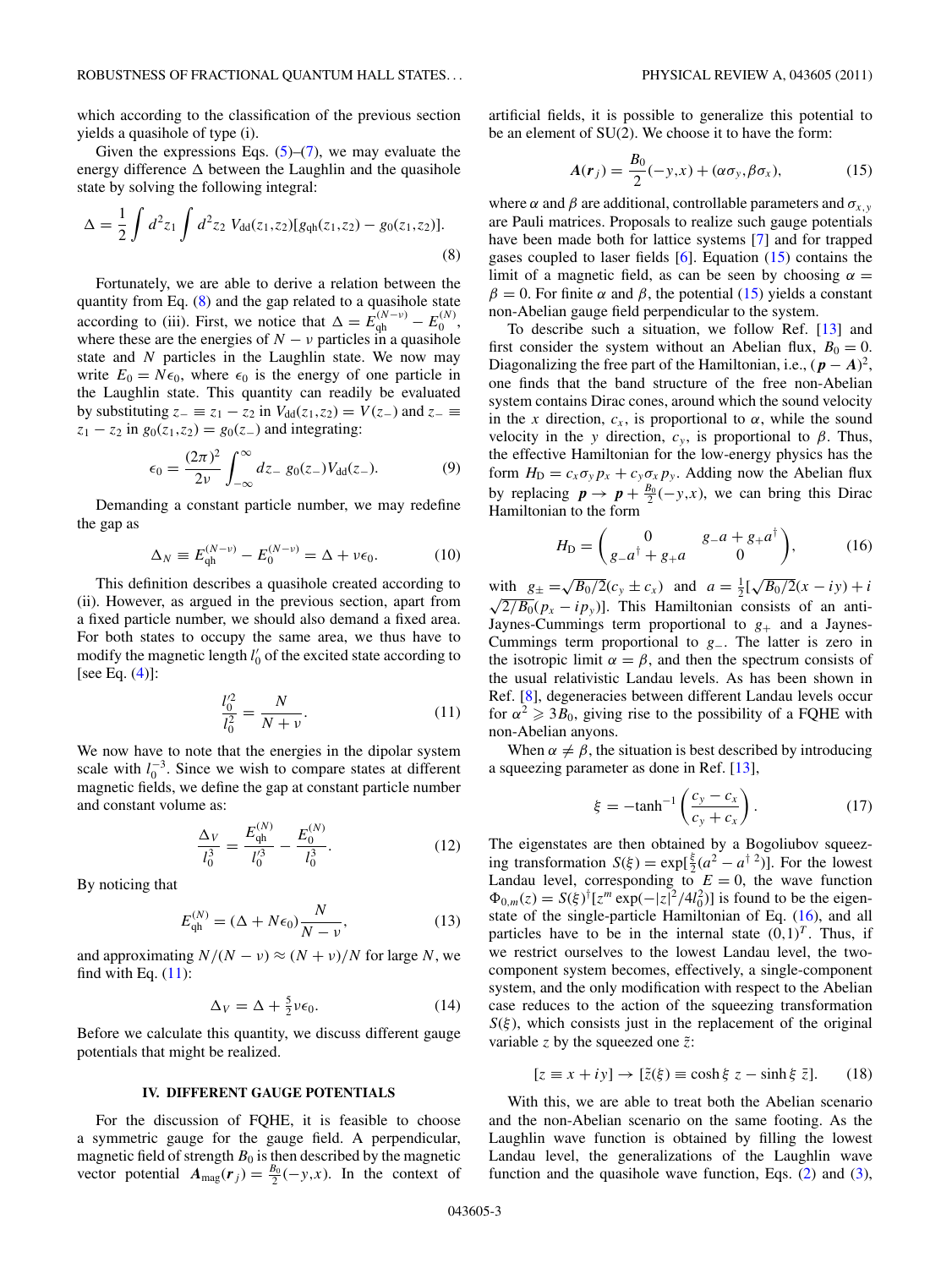<span id="page-3-0"></span>to the non-Abelian scenario are straightforwardly given by making the replacement Eq. [\(18\)](#page-2-0). Accordingly, the correlation functions derived for the states in Eqs. [\(2\)](#page-1-0) and [\(3\)](#page-1-0) also hold for the corresponding squeezed states if we again make the substitution Eq.  $(18)$ . The gap, as defined in Eq.  $(8)$  can then be evaluated by the integral

$$
\Delta(\xi) = \frac{1}{2} \int d^2 z_1 \int d^2 z_2 \ V_{dd}(z_1, z_2)
$$
  
\n
$$
[g_{qh}(\tilde{z}_1(\xi), \tilde{z}_2(\xi)) - g_0(\tilde{z}_1(\xi), \tilde{z}_2(\xi))].
$$
 (19)

In the same way, we generalize the ground-state energy defined in Eq. [\(9\)](#page-2-0) to be a function  $\epsilon_0(\xi)$  of the squeezing. Following the derivation as in Sec. [III,](#page-1-0) we finally arrive at the equation  $\Delta_V(\xi) = \Delta(\xi) + \frac{5}{2} \nu \epsilon_0(\xi).$ 

## **V. RESULTS**

While in the Abelian scenario with  $\xi = 0$  parts of the calculation can be done analytically, the squeezed scenario is more complicated as it demands a fully numerical treatment. However, since in both cases the steps of the calculation are the same, we describe in detail only the procedure for the Abelian case.

Before evaluating the integral, Eq. [\(8\)](#page-2-0), we have to specify the coefficients  $C_i$  in Eqs. [\(5\)](#page-1-0) and [\(6\)](#page-1-0). It is shown in Ref. [\[15\]](#page-4-0) that by setting all  $C_j = 0$ , a system with a completely filled Landau level is described,  $\nu = 1$ . For this choice of  $C_j$ , the resulting correlation functions are denoted by  $g_0^{(1)}$  and  $g_{qh}^{(1)}$ . In order to have a FQHE, we need a fractional filling,  $v = 1/q$ , which requires the coefficients  $C_j$  with  $j \leq q$  to be nonzero. For fermions, the most robust effect is expected for  $\nu = 1/3$ , where the choice  $C_1 = 1$  and  $C_3 = -1/2$  is best suited. We call the corresponding correlation functions  $g_0^{(3)}$  and  $g_{qh}^{(3)}$  and also define, for convenience, the differences  $\Sigma_0 \equiv g_0^{(3)} - g_0^{(1)}$ <br>and  $\Sigma_{qh} \equiv g_{qh}^{(3)} - g_{qh}^{(1)}$ .

Turning now to the integral Eq. [\(8\)](#page-2-0) with  $\nu = 1/3$ , we note that in the Abelian limit it reduces to the one considered in Ref. [\[3\]](#page-4-0). As our numerical result, however, drastically differs from Ref. [\[3\]](#page-4-0), a careful analysis is in order. Therefore, we split the integral Eq. [\(8\)](#page-2-0) into two parts,  $P_1 \equiv \int dz_1 \int dz_2 V_{dd}(g_{qh}^{(1)}$  $g_0^{(1)}$ ), which is analytically solvable, and  $P_2 \equiv \int dz_1 \int dz_2 V_{dd}$  $(\Sigma_{\text{qh}} - \Sigma_0)$ , which we treat numerically.

For the analytic part we find  $P_1 = -\sqrt{2\pi}/v^2 \frac{d^2}{l_0^3}$ . Note that for  $v = 1$ , this negative number would be the full, completely analytic result for the energy difference  $\Delta$  defined in Eq. [\(8\)](#page-2-0). This clearly shows what we have anticipated in Sec.  $II$ , namely that this definition is not the appropriate one for the energy gap in a dipolar system.

Before we evaluate  $P_2$  numerically, we examine the asymptotic behavior of the integrand. As the divergence in the interaction term for  $z_1 \rightarrow z_2$  is compensated by the vanishing of the correlations, this limit can easily be handled by a regularization of the integral. The limit of  $z_+ \equiv z_1 + z_2 \rightarrow \infty$ , however, turns out to be problematic: For finite particle distance,  $|z_1 - z_2| < \infty$ , this contribution is not suppressed by the interaction, and the convergence of the integral Eq. [\(8\)](#page-2-0) requires that  $\Sigma_0$  and  $\Sigma_{\text{qh}}$  have the same asymptotic behavior. However, the completely different structure of both functions

obscure the latter. Contrariwise, we should note that if we truncate the infinite sum in  $\Sigma_{\text{gh}}$ , stemming from the *s* sum in Eq. [\(7\)](#page-1-0), this expression gets exponentially damped for large center-of-mass coordinates, while  $\Sigma_0$  depends only on the relative coordinates, yielding  $\Sigma_0 - \Sigma_{\text{qh}} \neq 0$  for  $|z_+| \to \infty$ .

To circumvent this problem, we bring  $\Sigma_0$  to a form similar as  $\Sigma_{\text{qh}}$ , which is possible by factoring out a damping  $\exp[-(|z_1|^2 + |z_2|^2)/2]$  and Taylor expanding the remaining exponential  $\exp[|z_+|^2]$ . We are then able to write

$$
\Sigma_0(z_1, z_2) = e^{-\frac{|z_1|^2 + |z_2|^2}{2}} \sum_j \frac{-2C_j}{4^j j!} \sum_{k=0}^{\infty} \frac{\left|F_{j,k}^{(0)}(z_1, z_2)\right|^2}{4^k k!}, \quad (20)
$$

$$
F_{j,k}^{(0)}(z_1, z_2) = \sum_{r=0}^k \sum_{s=0}^k {j \choose r} {k \choose s} (-1)^{j-r} z_1^{r+s} z_2^{j+k-(r+s)}.
$$
(21)

As now each term in both  $\Sigma_0$  and  $\Sigma_{\text{qh}}$  is damped by a factor  $\exp[-(|z_1|^2 + |z_2|^2)/2]$ , they all vanish in the limit  $|z_+|\to\infty$ , and we may truncate the infinite sums at a sufficiently large value of *k*. Note that due to the different orders in  $z_1$  and  $z_2$  of  $F_{j,k}$  in Eq. [\(7\)](#page-1-0) and  $F_{j,k}^{(0)}$  in Eq. (20), the sum in  $\Sigma_0$  should contain two more terms than the sum in  $\Sigma_{qh}$  for a quick convergence.

Now we are able to perform the numerical integration. The error due to the truncation still is 5% for 10 terms but can be minimized by a finite-size analysis of our results taking into account up to 25 terms. We then find  $P_2 = (0.1875 \pm 1.000)$  $(0.0010) \frac{d^2}{l_0^3}$ , where the numerical error has been approximated by the deviation from the smooth fit in Fig. 1. With this, we find  $\Delta = 0.5(P_1 + P_2) = -(0.0455 \pm 0.0010) \frac{d^2}{l_0^3}$ . As we have argued in Sec. [II,](#page-0-0) this negative value is due to the reduced density of the system.

We continue with calculating the gap as defined in Eq. [\(10\)](#page-2-0). Therefore, we have to evaluate the integral Eq. [\(9\)](#page-2-0), which in the isotropic case,  $\xi = 0$ , reads  $\epsilon_0 = \frac{\sqrt{\pi}}{2\nu} (\frac{\sqrt{2}}{2} - \frac{15}{32}) \frac{d^2}{l_0^3}$ , from which we find that also  $\Delta_N < 0$ . The negative value for  $\Delta_N$  can be understood by noticing that as the particle taken away at the



FIG. 1. The gap  $\Delta_V$  at constant volume and constant particle number as a function of the squeezing parameter *ξ* : The dots are obtained by a numerical evaluation of Eq. [\(8\)](#page-2-0) for different *ξ* , a fit of this data yields the solid line.